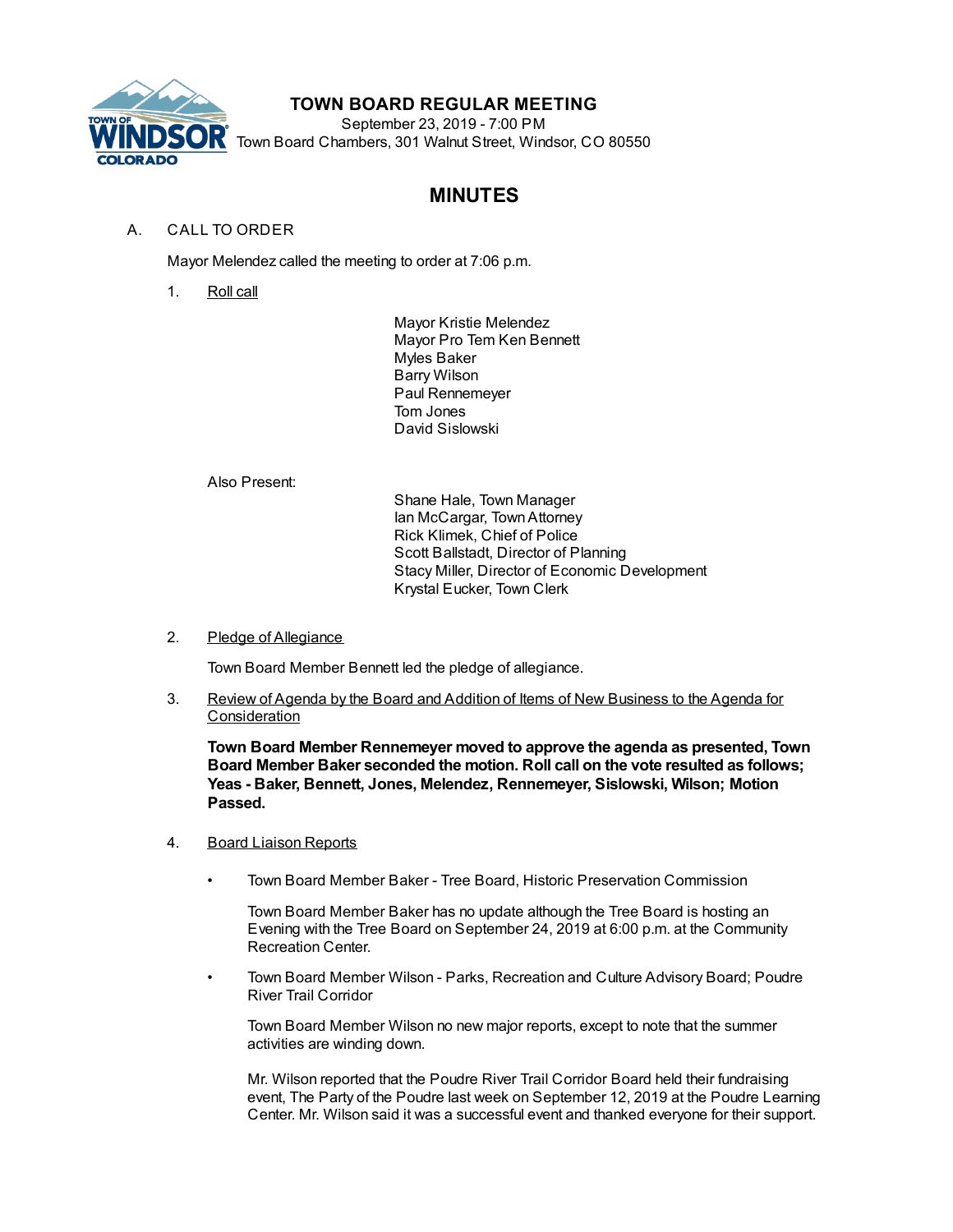• Mayor Pro Tem Bennett - Water and Sewer Board

Mayor Pro Tem Bennett reported that the Water and Sewer Board met on September 11, 2019. The Board notes state that they discussed and reviewed Single-Family Residential Dual Use Systems Raw Water Dedication and a discussion also took place regarding the MS4 permit process and fees.

• Town Board Member Rennemeyer - Chamber of Commerce

Town Board Member Rennemeyer had no update.

• Town Board Member Jones - Windsor Housing Authority; Great Western Trail Authority

Town Board Member Jones reported the Great Western Trail Authority has their regular meeting next week.

Dr. Jones reported the Windsor Housing Authority met last week. They will be submitting their Letter of Intent to the Colorado Housing and Finance Authority for the Golden Meadows Project. They are particularly interested in whether the Town of Windsor will be receptive to waiving fees related to tap and inspection fees for this particular project, as the Town has in the past. A work session is scheduled for October 21, 2019 to talk about Housing Authority issues. The Windsor Housing Authority is advertising for a full time maintenance position to coordinate all the maintenance for Century III Apartments. That position they hope to fill and start after the first of the new year. Currently, Board member Bill Voklley has been over-seeing this position *pro bono.*

• Town Board Member Sislowski - Clearview Library Board; Planning Commission

Town Board Sislowski reported the Library Board will be meeting Thursday, September 26th at the Library at 5:30 PM. and that meeting is open to the public.

Mr. Sislowski did not attend the Planning Commission meeting last week; therefore has nothing new to report, although there are agenda items to discuss tonight.

• Mayor Melendez - Downtown Development Authority; North Front Range/MPO

Mayor Melendez reported the Downtown Development Authority worked on strategic planning for 2020 and had an in-dept discussion about what the DDA will be focusing on this next year in terms of developments, businesses and future events. Matt Ashby will use all that information to create a public document that will be available to the public in the near future.

Ms. Melendez reported the MPO will be meeting October 3rd at 5:30 in Loveland.

#### 5. Public Invited to be Heard

Mayor Melendez opened the meeting up for public comment to which there was none.

Joe DeWiese, 6121 Southern Hills Drive, Windsor, CO addressed the Board seeking change in the current parking Municipal Code regarding vehicles over 22 feet in length. Had concern over the limitation that currently exists that says a motor home cannot be parked on the street for any longer than 24 hours continuous. Generally takes longer trips from 2-3 weeks and up to 6 months. A longer length of time is needed for maintenance and preparation when a motor home is used as a second home. Requesting to extend that time limitation from 24 hours to 48 or 72 hours. Currently, City of Loveland has a 72-hour limit and Fort Collins has a 48-hour limit.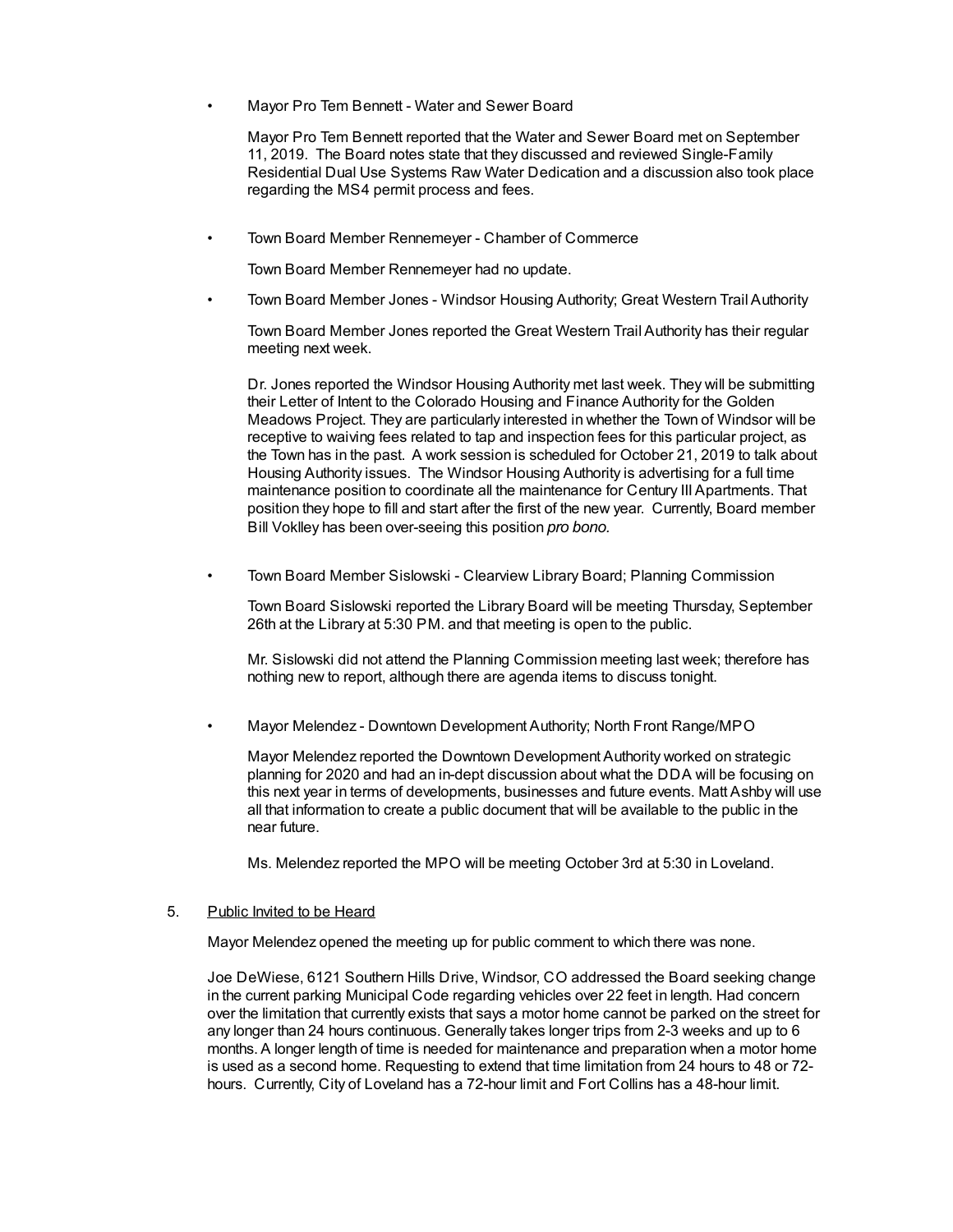#### B. CONSENT CALENDAR

- 1. Minutes of the September 9, 2019 Regular Town Board Meeting K. Eucker
- 2. Resolution No. 2019-63 A ResolutionApproving and Accepting Instruments of Conveyance Associated with Roadway Improvements on Harmony Road (Knievel) - Ian D. McCargar

**Town Board Member Rennemeyer moved to approve the consent calendar as presented, Town Board Member Baker seconded the motion. Roll call on the vote resulted as follows; Yeas - Baker, Bennett, Jones, Melendez, Rennemeyer, Sislowski, Wilson; Motion Passed.**

#### C. BOARD ACTION

1. Public Hearing - Resolution No. 2019-64 - Water Valley South Subdivision 27th Filing - Brian Williamson, TST, applicant's representative

**Town Board Member Rennemeyer moved to open the public hearing, Town Board Member Wilson seconded the motion. Roll call on the vote resulted as follows; Yeas - Baker, Bennett, Jones, Melendez, Rennemeyer, Sislowski, Wilson; Motion Passed.**

Per Mr. Ballstadt, the applicant has submitted a preliminary major subdivision plat, known as Water Valley South 27th Filing. The proposal is the replat of Tract F of the Water Valley South Subdivision. The site is located directly northeast of the intersection of New Liberty Road and 7<sup>th</sup> Street.

The subject subdivision encompasses approximately 17.33 acres and is zoned Residential Mixed Use (RMU). The proposal is for 70 patio home lots, one clubhouse lot, and associated open space and access. The platting will allow for individual ownership of the patio home lots. The remaining property will be managed by a metro district.

Preliminary Plat characteristics (please see project presentation for plat):

- · 17.33 acres
- Residential Mixed Use Zone (RMU)
- · 70 patio home lots (covering 6.64 acres)
- 7.84 acres of open space/drainage/access and utility easement
- Clubhouse lot

The applicant held a neighborhood meeting on March 27, 2019, in accordance with the Municipal Code. There were three neighbors in attendance, all with general questions about the development.

#### Notifications were completed in accordance with the Municipal Code.

The application was consistent with various goals of the Comprehensive Plan as well as the Strategic Plan.

At their September 18th regular meeting, the Planning Commission forwarded a recommendation of approval of the final major subdivision, subject to all remaining Planning Commission and staff comments be addressed and the development agreement being executed.

Dr. Jones inquired inquired if these will be one and two story units.

Mr. Ballstadt stated he believed there is a mix. The applicant is present to address questions as well.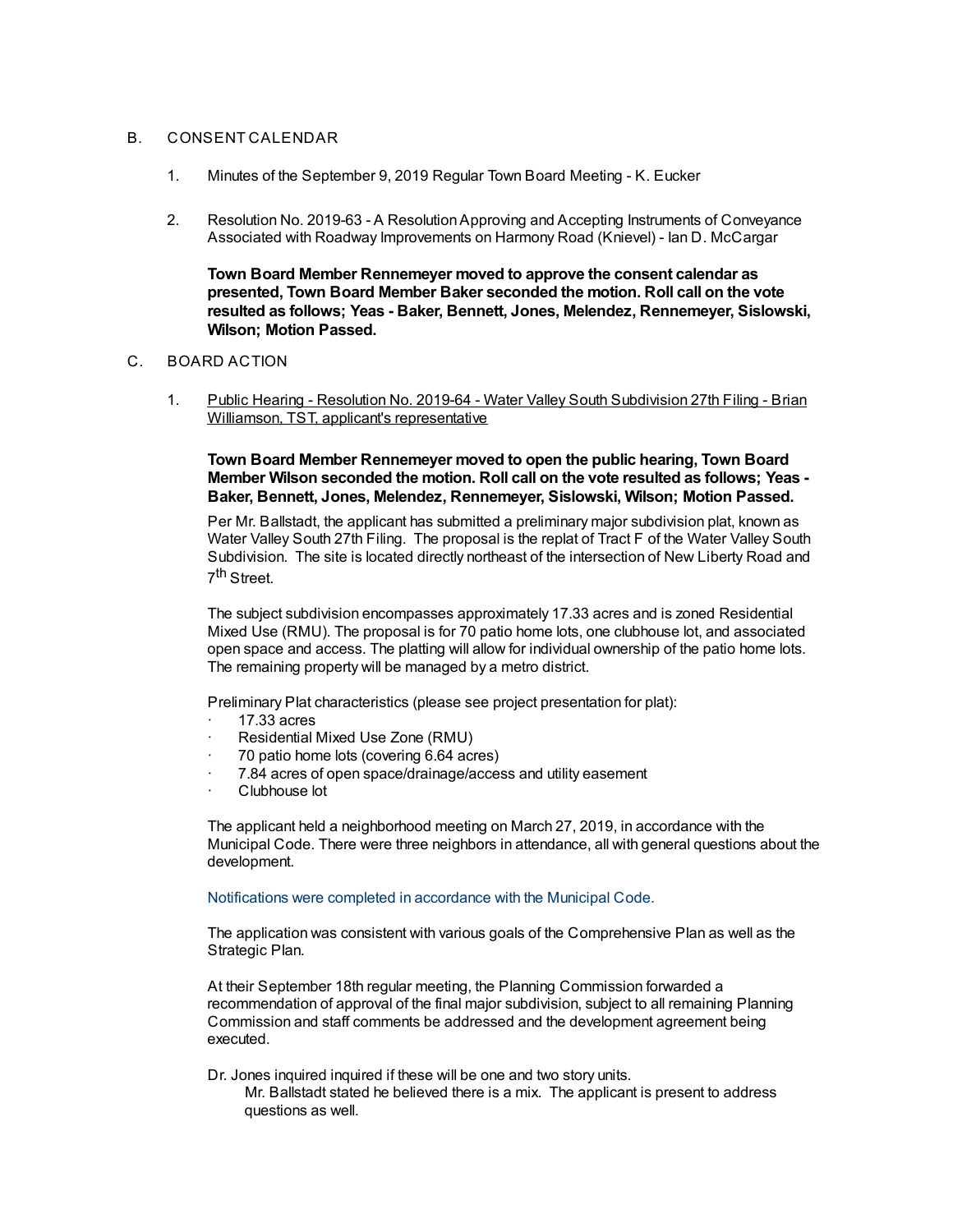- Mr. Baker inquired if they will have direct access to the roundabout. Mr. Ballstadt stated they have direct access to the previous roundabout which is east of 7th Street but not the new roundabout.
- Ms. Melendez inquired if the units are for sale or lease. Mr. Ballstadt stated he believed they the units are for sale.
- Ms. Melendez invited the application to address the Board.

Mr. Brian Wiliamson with TST Consulting provided a brief presentation to the Town Board of Pelican Shores final major subdivision.

Dr. Jones inquired as to how many one story and two story units there will be and where will they be located.

Mr. Williamson stated the individual will purchase the lot and then pick the plan to go on the lot.

Ms. Melendez opened the meeting up for public comment to which there was none.

**Town Board Member Rennemeyer moved to close the public hearing, Mayor Pro Tem Bennett seconded the motion. Roll call on the vote resulted as follows; Yeas - Baker, Bennett, Jones, Melendez, Rennemeyer, Sislowski, Wilson; Motion Passed.**

2. Resolution No. 2019-64 - Water Valley South Subdivision 27th Filing - Brian Williamson, TST, applicant's representative

Mr. Ballstadt requested the following be entered into the record:

- Application and supplemental material
- Staff memorandum and supporting documentation
- Recommendation

**Town Board Member Rennemeyer moved to to approve Resolution 2019-64, Town Board Member Wilson seconded the motion. Roll call on the vote resulted as follows; Yeas - Baker, Bennett, Jones, Melendez, Rennemeyer, Sislowski, Wilson; Motion Passed.**

3. Ordinance No. 2019-1592 - An Ordinance Of The Town Board Of The Town Of Windsor, Colorado, Approving The Service Plan For The Future Legends Sports Park Metropolitan District Nos. 1-2, And Authorizing The Execution Of An Intergovernmental Agreement Between The TownAnd The Districts

Per Mr. McCargar, this Ordinance is before the Board on second reading and would approve the Service Plan for Future Legends Metropolitan Districts No's 1 & 2. The Service Plan provides for District-funded infrastructure serving the development surrounding what was formerly known as Colorado National Sports Park and is now known as Future Legends Sports Park (FLSP).

Mr. Bennett inquired as to the total mill cap. Mr. McCargar stated the total is 39 mills.

Ms. Melendez inquired as to the time frame going through the court process. Mr. Zach White with FLSP stated if the ordinance is adopted this evening, a petition will be filed in District Court asking for a hearing to call the organizational election which would be held on November 5, 2019. Within 14 days following that election, the results would be certified by a canvass board and those results would be filed with the District Court. The process would be concluded in late November or early December.

Ms. Melendez opened the meeting up for public comment to which there was none.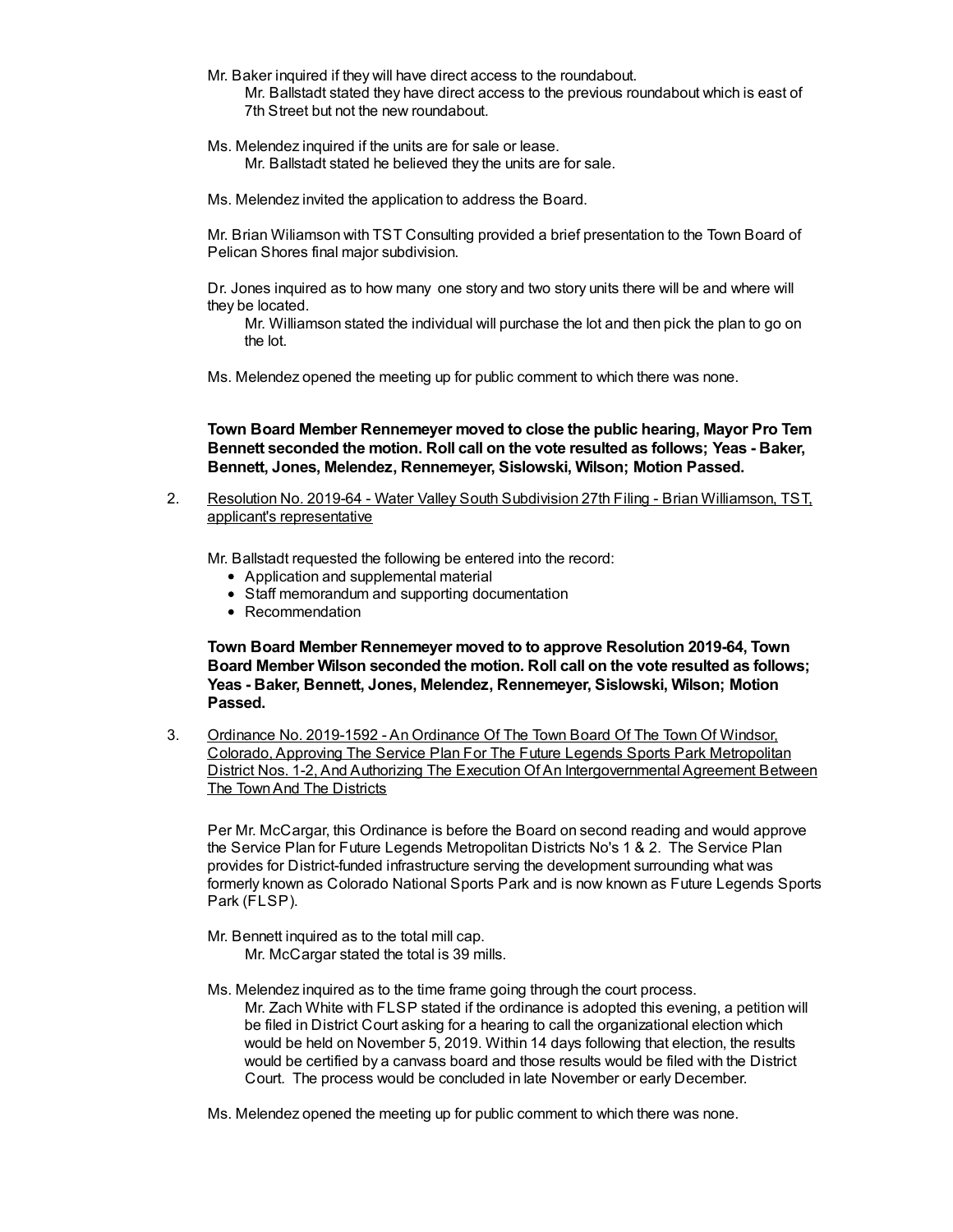**Town Board Member Rennemeyer moved to approve Ordinance 2019-1592, Town Board Member Jones seconded the motion. Roll call on the vote resulted as follows; Yeas - Baker, Bennett, Jones, Melendez, Rennemeyer, Sislowski, Wilson; Motion Passed.**

4. Ordinance No. 2019-1593 - An Ordinance Raising the Height Limit of Accessory Structures Exempt from Building Permits by Repealing, Amending and Replacing Windsor Municipal Code Sections 16-8-30(d), and 18-2-10 International Building Code ("IBC") Section 105.2

Per Mr. Ballstadt, before the Board on second reading is an ordinance that corrects an oversight that staff had intended to address with the adoption of the 2018 building codes. The height of accessory structures, such as storage sheds, currently limited to eight feet (8') in height and 120 square feet in area is to be exempt from the need for a building permit. However, a large number of stock prefab storage sheds come with a height of 9'-10' and therefore require a building permit. The subject ordinance will revise the current 8' maximum height in both the building code and zoning code allowing sheds up to 10' tall and 120 square feet in size to be erected without the need for a building permit.

There have been no changes since first reading.

Ms. Melendez opened the meeting for public comment to which there was none.

**Mayor Pro Tem Bennett moved to to approve Ordinance 2019-1593, Town Board Member Wilson seconded the motion. Roll call on the vote resulted as follows; Yeas - Baker, Bennett, Jones, Melendez, Rennemeyer, Sislowski, Wilson; Motion Passed.**

5. Ordinance No. 2019-1594 - An Ordinance Correcting Article III, Chapter 18 International Residential Code by Repealing, Amending and Replacing Section R313 (Automatic Fire Sprinkler Systems)

Per Mr. Ballstadt, before the Board on second reading is an ordinance that corrects an oversight to reflect Town Board direction received with the adoption of the 2018 building codes. Town Board will recall the discussion regarding residential fire sprinklers and, after much discussion, it was determined that the code adoption would not require fire sprinklers in singlefamily and duplex residential products, but would require fire sprinklers in all other residential applications. Unfortunately, that direction was not accurately reflected and the subject ordinance will correct this oversight.

No changes have been made since first reading.

Ms. Melendez opened the meeting up for public comment to which there was none.

**Town Board Member Rennemeyer moved to to approve Ordinance 2019-1594, Town Board Member Baker seconded the motion. Roll call on the vote resulted as follows; Yeas - Baker, Bennett, Jones, Melendez, Rennemeyer, Sislowski, Wilson; Motion Passed.**

6. Ordinance No. 2019-1595 - An Ordinance Amending Chapter 2 and Chapter 16 of the Windsor Municipal Code With Respect to the Removal of Members of Certain Boards and Commissions Serving the Town of Windsor

Per Mr. McCargar, the ordinance before the Board is a companion ordinance to changes made under Ordinance No. 2019-1591, and brings consistency to the reasons for and manner of advisory board member removal. Ordinance 2019-1595 applies only to removal of Planning Commission and Board of Adjustment members, leaving the Library Board and Housing Authority to their statutorily-authorized removal processes.

The specific new language appears in Section 2-7-30 (e) for the Planning Commission, and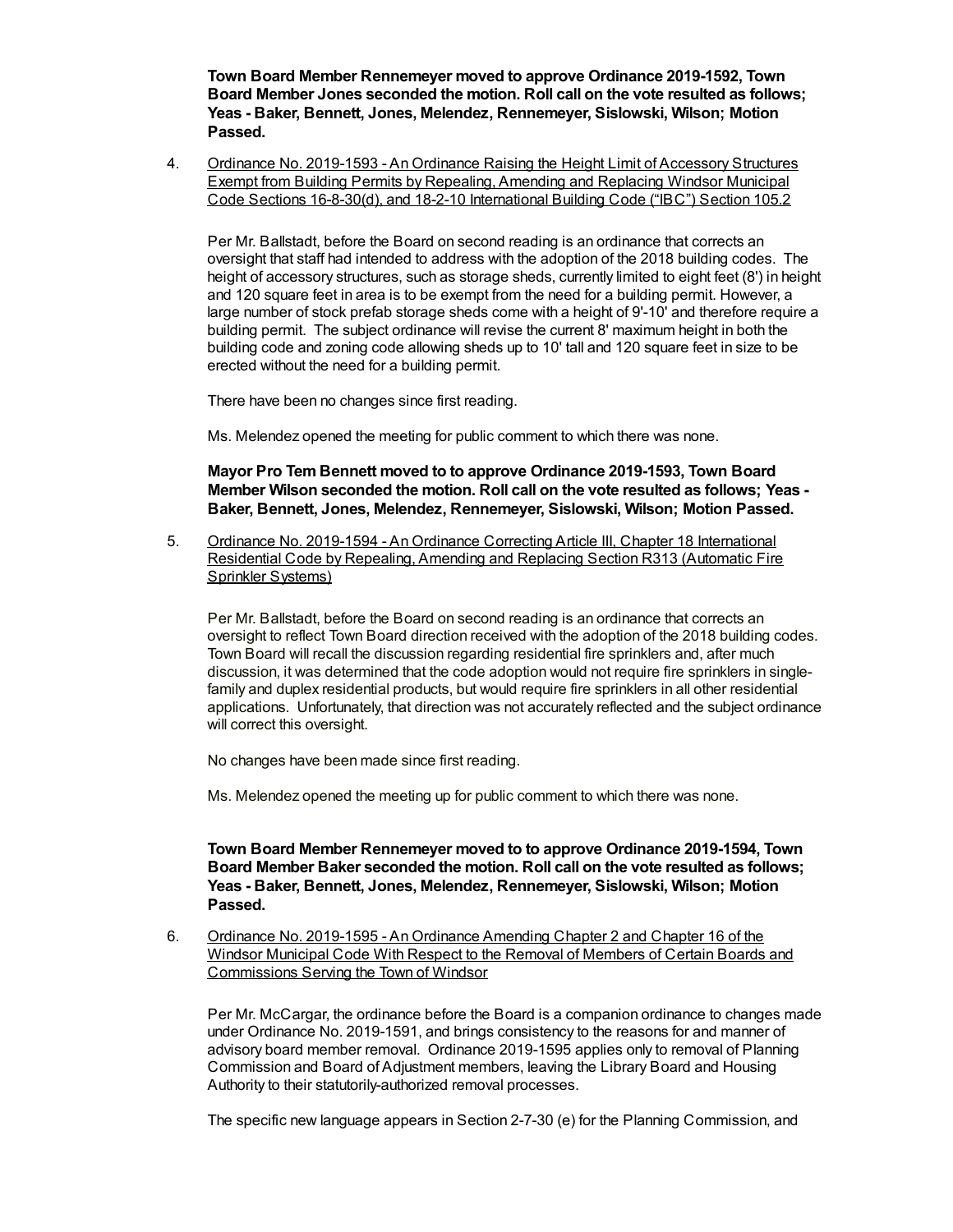Section 16-6-10 (c) for Board of Adjustment.

Dr. Jones inquired as to C and E in the ordinance stating the same thing.

Mr. McCargar stated there was a drafting oversight and recommends postponing this item to October 14, 2019 as there is no urgency to this ordinance.

**Town Board Member Sislowski moved to postpone the agenda itemto October 14, 2019, Town Board Member Jones seconded the motion. Roll call on the vote resulted as follows; Yeas - Baker, Bennett, Jones, Melendez, Rennemeyer, Sislowski, Wilson; Motion Passed.**

7. Retail Strategic Plan Update

Per Ms. Miller, Economic Development engaged Katy Press from KP Consulting & Associates for the final piece to our retail strategic plan. The portion of the plan includes the Opportunity Area Visioning Process – Working with the study materials (Ricker Cunningham & KP analysis) from the five (5) target areas, KP Consulting & Associates shall define and implement a process to provide land use and development/ redevelopment vision for each of the five (5) target areas in Windsor.

Since the initial study began, two new retail areas developed in Windsor. The new sports park project started at Diamond Valley and Great Western Industrial Park converted some land from residential to commercial on the south east corner of Hwy 257 and Eastman Park Drive. The consultant and working team decided to focus on this new area first because of how quickly this area was going to develop. The working team is made up of members from economic development, planning and engineering.

Retail is trending in dramatic new directions causing significant disruptions in the retailing industry. As retailing is shifting, so should the retail expectations for key target areas of the Town. Evaluating the target areas from a new perspective will provide the groundwork and vision necessary for the "next generational" aspect of retail to be represented in Windsor.

Working from a forward-thinking perspective as it relates to retail, the following process is designed to:

- Create a comprehensive process to review retailing, in key strategic areas of the City.
- Provide specific development focus and detail for those retailing areas
- Align the City's vision with retailing market realities.
- Guide Economic Development efforts in retail.

Youth sports complexes have become a force to reckon with nationwide with cities all over the country vying for the opportunity to host major youth sports tournaments. With the ability to host teams that rent hotel rooms, fill restaurants and shop in local stores – cities and towns can help bolster their economy with the staggering visitor counts associated with these complexes. The analysis looked at the specific opportunity for additional retail and discussion of how to manifest that opportunity. The working team conducted interviews with land owners, business owners, senior staff and elected officials. Questions were centered on what aspects of the area would/could change based on the catalytic nature of the sports park. The sports park area is an industrial area and has been developed as such.

Specific issues for the sports park include:

- Sports Complex is located off a major intersection.
- Sports Complex alone will not provide or generate transition of the broader area.
- Supporting hospitality, entertainment and retail development will be needed.
- Connectivity is non-existent within the immediate and broader area.
- Visual presentation along Eastman Drive and the surrounding area is industrial only.

The Great Western Industrial Park could assist the Sports Complex with direct visibility and accessibility to the primary intersection. They have the best site within the trade area for retailing and there is sufficient land to add entertainment, hospitality, sporting venues and retail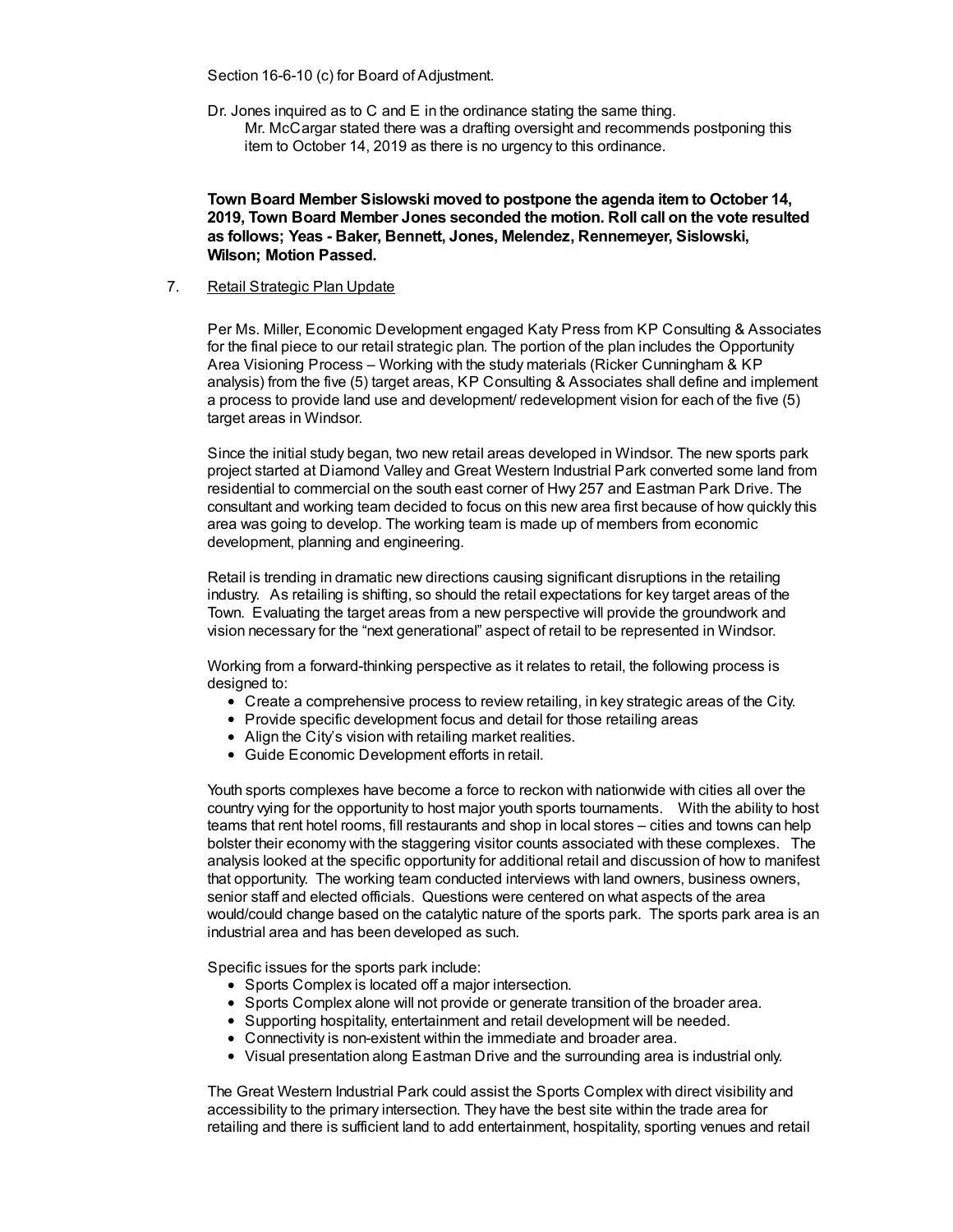that will compliment the Sports Complex.

There is no formula on how to link Downtown Windsor to the Sport Complex.

Next steps for Eastman Park Drive:

- The character of Eastman Park Drive must evolve from a staid industrial street to one that has dynamic features signaling visitors and residents that they are entering a new environment.
- Emphasis must start at the primary intersection at Highway 257 and carry through to the Sports Complex. Elements of architectural character, streetscape and branding need to be evaluated within the corridor plan along with the traffic and functional elements currently required by Eastman Park Drive to include specific guidelines where none currently exist.
- The Great Western Industrial Park must play a significant role in helping to establish the character for Eastman Park Drive. Their development could provide the initiation of the necessary streetscape elements. Directing and reviewing their development plans will be made easier with a corridor plan in place.
- Given the transitional challenges, an expanded corridor study is the appropriate vehicle to review all of these elements. Timing of the corridor study is important so as to be in front of any new development being planned.

Connectivity Planning:

- The opportunity for connectivity and mobility between Diamond Valley Industrial Park and the surrounding areas (specifically downtown) was mentioned as a priority by both private and public stakeholders.
- With issues like railroad tracks, disconnected roads, physical barriers, missing sidewalks, lack of bike lanes – this opportunity is not without complexity.
- A comprehensive look at the viability of making these connections is necessary as it could serve as a significant building block towards developing an "environment" attractive to visitors.

Summary:

- Although non-traditional, the traffic counts being projected by the sports complex are certainly in the range to support restaurant and entertainment types of retailing.
- The southeast corner of Highway 257 and Eastman Park Drive Road (GWIP) is positioned to garner retail interest – interest outside and not specific to the sports complex.
- Their site has better visibility and exposure to the broader trade area. In addition, it is in close proximity to the sports complex making it more of a "bulls-eye" site for retailing. The opportunity for specialty retailing related directly to the baseball aspect of the complex is possible within the sports complex itself.
- The Great Western Industrial Park site and the sports complex are actually symbiotic to each other as each needs the attributes of the other to fully succeed with retail interest.
- A "competitive" perspective between the town developments which results in the two not recognizing the value each has to the other will result in both projects limiting the retail viability overall.
- The Town of Windsor will need to keep focus on how the retail manifests itself to include place making, streetscape and landscaping elements dynamic enough to offset the existing traditional industrial development pattern.
- Currently an industrial area the area must transform away from that perspective to be fully successful in retailing.
- The transformation starts at Highway 257 and extends down to the Sports Complex.
- For retailing to show up and be successful, the Town must engage in efforts to complete that transformation.
- The success of that initiative will dictate the quality and type of retailing that looks to locate here.
- D. COMMUNICATIONS